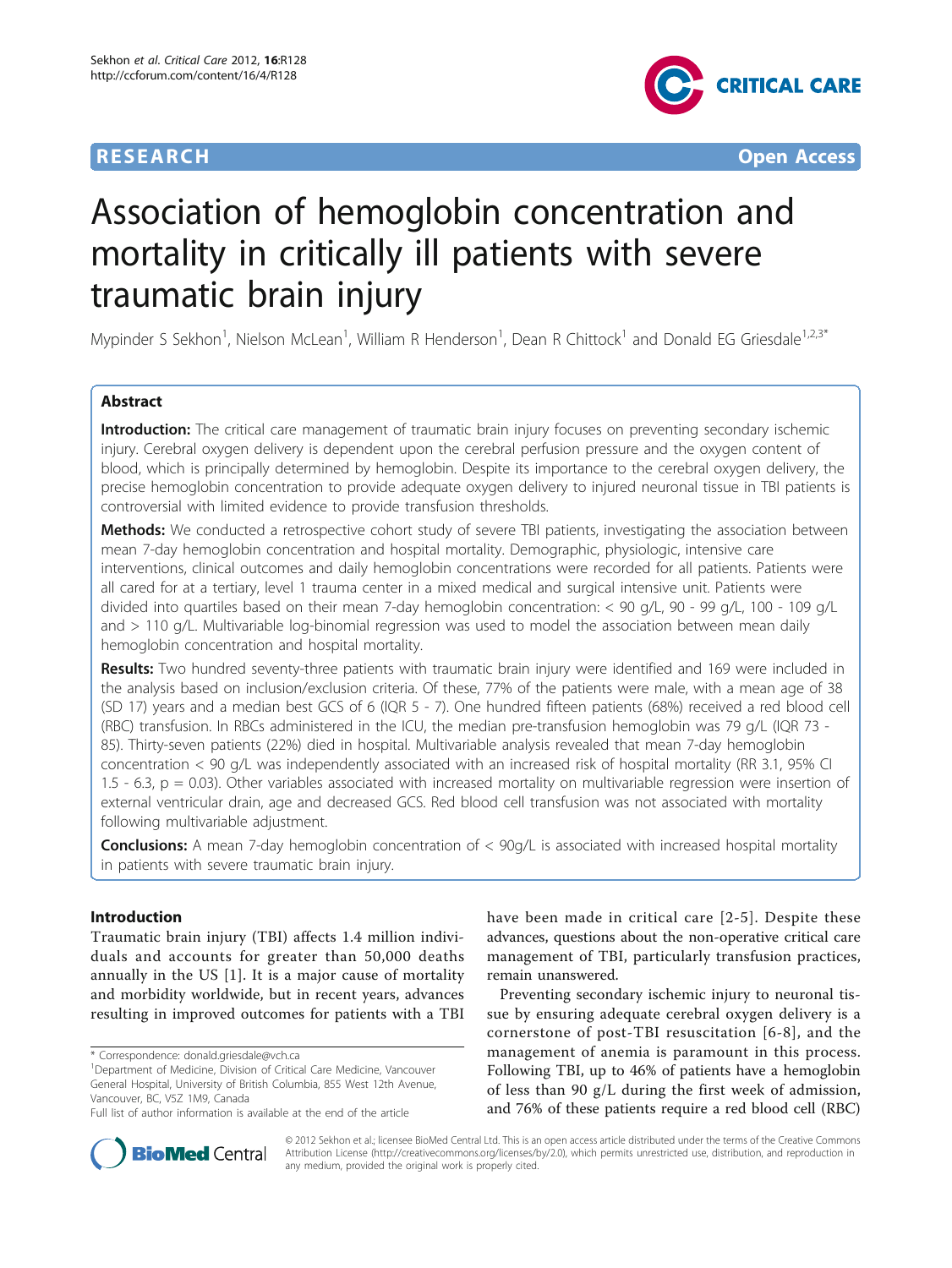transfusion [\[9](#page-6-0)]. Transfusion of RBCs has been shown to increase oxygen delivery and brain tissue oxygenation [[10\]](#page-6-0). However, these benefits in patients with a TBI must be weighed against established and potentially harmful effects of RBC transfusion [[11](#page-6-0)-[15\]](#page-6-0).

Transfusion practices in the critically ill have been studied extensively [[16,17](#page-6-0)]. Currently, a hemoglobin concentration of 70 g/L is an accepted transfusion trigger in an overall population of non-bleeding critically ill patients [[16,17](#page-6-0)]. However, the clinical literature examining transfusion thresholds in patients with a TBI is weak and results are conflicting [[18\]](#page-6-0). Both nadir hemoglobin [\[19\]](#page-6-0) and anemia (hemoglobin of less than 90 g/L) [[9\]](#page-6-0) have been associated with increased mortality following TBI. In contrast, a subgroup analysis of the Transfusion Requirements in Critical Care (TRICC) trial, though underpowered, found no difference in mortality between the restrictive (70 to 90 g/L) and the liberal (100 to 120 g/L) transfusion groups for the TBI patients enrolled in the trial [\[16](#page-6-0)]. Not surprisingly, no specific recommendation for optimal hemoglobin thresholds in the Brain Trauma Foundation Guidelines remains [[6\]](#page-6-0). Although the Lund concept recommends maintaining a hemoglobin concentration of between 125 and 140 g/L, no substantive evidence supporting this threshold remains [[20\]](#page-6-0). Given this uncertainty, we performed a retrospective cohort study to determine the association of mean 7-day hemoglobin concentration and mortality in patients with a severe TBI in an academic trauma center.

# Materials and methods

The Clinical Research Ethics Board at the University of British Columbia and the Vancouver Coastal Health Authority approved the protocol and waived the requirement for written informed consent.

# Patient inclusion and data collection

A database of patients admitted to the intensive care unit (ICU) at Vancouver General Hospital (VGH) between May 2000 and March 2006 was used to construct a retrospective cohort of all patients with a severe TBI (Glasgow Coma Scale (GCS) score of not more than 8). All patients were treated in a closed, 27-bed, mixed medical-surgical unit affiliated with the University of British Columbia. The ICU at VGH operates on an approximate 1:1.2 nurse-to-patient ratio. Patients were excluded if they were obeying commands within 12 hours (indicating a non-severe TBI) or died within 12 hours of admission, as these patients were likely to succumb irrespectively of hemoglobin level. Patients were also excluded if they had a non-traumatic etiology of their decreased level of consciousness (for example, alcohol intoxication or aneurysmal subarachnoid hemorrhage) or concomitant traumatic quadriparesis. Data were collected by using standardized forms and included type and severity of injury, ICU management (including packed RBCs administered), and neuromonitoring information. Type and severity of injury were characterized by the following: baseline vital signs, best GCS score within 12 hours, mechanism and type of TBI (diffuse axonal injury, parenchymal contusions, extra-axial collections, or basal skull or calvarial fractures), surgical procedures performed, and features suggestive of increased intracranial pressure (ICP) on computerized tomography scan from radiology reports (mixed density lesion of greater than 25 mm, midline shift of greater than 5 mm, and cisternal compression).

TBI management recorded included use of bolus mannitol in the emergency room (dose of  $1$  g/kg), therapeutic hypothermia (target temperature and duration of therapy), and use of neuromuscular blockers. Monitoring data acquired included use of external ventricular drain (EVD), ICP measurements (if EVD was present), use of jugular venous oximetry  $(SjO<sub>2</sub>)$ ,  $SjO<sub>2</sub>$  measurements, and daily GCS score measurement. Demographic and mortality data were obtained from the ICU database. We used all-cause hospital mortality as our primary endpoint. In addition, the ICU database contained the Acute Physiology and Chronic Health Evaluation II (APACHE II) score, baseline admission laboratory values, and vital signs for the first 24 hours. Daily morning hemoglobin levels were recorded for each patient. The number of units of packed RBCs administered for the first 14 days of ICU admission was also recorded.

# Traumatic brain injury management

Since 1995, VGH has used a TBI management protocol that is based on the Brain Trauma Foundation Guidelines [[6](#page-6-0)]. All patients are maintained with the head of bed at at least 30 degrees and their neck in a neutral position. The mean arterial pressure is kept at at least 70 mm Hg (ensuring adequate intravascular volume replacement with normal saline and using norepinephrine infusion if required), and the arterial partial pressure of oxygen  $(PaO<sub>2</sub>)$  is kept at at least 70 mm Hg. If ICP increases more than 20 mm Hg for more than 5 minutes without stimulation, the EVD is opened to 26 cm  $H<sub>2</sub>O$  and cerebrospinal fluid is drained. Opened EVDs are closed every hour to measure ICP. If an  $S/O<sub>2</sub>$  monitor is present, cerebral oxygen extraction ratio is maintained at less than 40% by ensuring adequate cerebral perfusion pressure, sedation and paralysis (if required), and careful titration of arterial carbon dioxide tension to modify cerebral blood flow. Hyperthermia is avoided by using 650 mg of acetaminophen every 4 hours and cooling blankets if required to keep the core temperature at less than 37°C. Cooling measures that are more aggressive may be instituted on an individual basis to maintain an ICP of less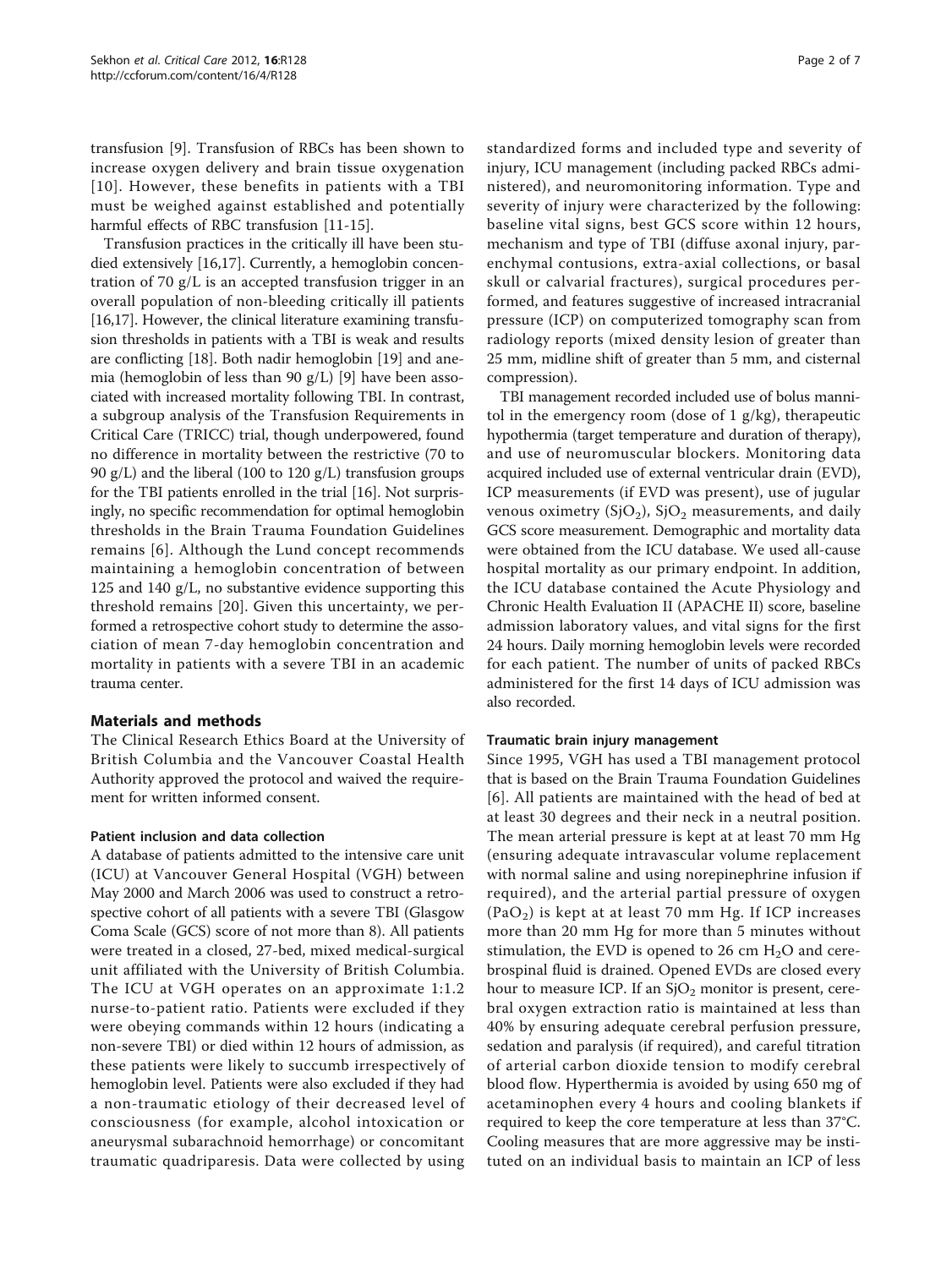than 20 mm Hg if the above maneuvers are insufficient. Patients are managed by fellowship-trained intensivists with backgrounds in anesthesiology, emergency medicine, internal medicine, or trauma surgery. Resident and fellow house staff is in attendance 24 hours a day.

# Statistical analysis

We used Stata 10.0 (StataCorp LP, College Station, TX, USA) to analyze our data. We described categorical data, normally distributed data, and non-normally distributed data by using proportion (percentage; 95% confidence interval, or CI), mean (standard deviation, or SD), and median (interquartile range, or IQR), respectively. We divided patients into bins on the basis of their mean 7-day hemoglobin concentrations: less than 90 g/L, 90 to 99 g/L, 100 to 109 g/L, and at least 110 g/L. These categories were inserted into the final model as indicator variables, and the range of 90 to 99 g/L was used as the referent category. Mean 7-day hemoglobin was chosen as the exposure variable since the majority of patients have reached their peak ICP by day 7 [\[21](#page-6-0)]. We used multivariable logbinomial regression to model the association between mean 7-day hemoglobin concentration and hospital mortality. Fractional polynomials were used to ensure the best functional form of the continuous variables of 'age' and 'GCS'. Covariates included in the final outcome model were chosen *a priori* and included the age of the patient, admission GCS score, insertion of EVD, and any RBC transfusion received. A complete-case analysis was performed, and a P value of less than 0.05 was considered statistically significant.

# Results

In total, 273 patients with a TBI were screened for this study. One hundred four met our exclusion criteria, and 169 were included in the analysis (Figure 1). No data were missing. Patients were divided into bins on the



basis of daily mean hemoglobin concentrations, and baseline characteristics are listed in Table [1.](#page-3-0) The majority of patients were male (77%), the mean age was 38 (SD 17) years, and the median best GCS score within 12 hours was 6 (IQR 5 to 7).

Clinical interventions and outcomes for the cohort are presented in Table [2](#page-3-0). There was no difference in utilization of neurological monitoring (EVD or jugular bulb) or application of therapeutic hypothermia between levels of mean hemoglobin concentration. Overall, the median duration of intensive care was 9 (IQR 4 to 18) days, and mechanical ventilation was required for 7 (IQR 4 to 17) days. There was no difference in duration of mechanical ventilation or intensive care between groups. There were no differences in the radiographic features of TBI from computed tomography or treatment interventions among the quartiles. However, there were higher 28-day and hospital mortality rates in patients with a mean 7-day hemoglobin concentration of less than 90 g/L.

In total, 575 units of RBCs were transfused in 115 (68%) of 169 patients. Transfused patients received a median of 8 (IQR 5 to 12) units of RBCs. The median number of storage days of the RBCs was 19 (IQR 13 to 29). Two hundred seventy-seven transfusions were given in either the emergency department or operating room prior to admission to the ICU. The remaining 298 transfusions were given during the ICU stay. Pre-transfusion hemoglobin concentrations were available for packed RBCs administered in the ICU. Frequency distribution of pretransfusion hemoglobin concentration is presented in Figure [2.](#page-4-0) Thirty-five (12%) and 131 (44%) were administered for hemoglobin concentrations of less than 70 g/L and between 70 and 79 g/L, respectively. Only 4 (1%) transfusions were administered for a hemoglobin concentration of at least 100 g/L. The median pre-transfusion hemoglobin was 79 g/L (IQR 73 to 85).

Log-binomial regression modeling the association between the mean 7-day hemoglobin and hospital mortality is presented in Table [3.](#page-4-0) Univariate analysis demonstrated that a mean 7-day hemoglobin of less than 90 g/L was associated with an increased risk of hospital mortality. This result persisted after multivariable adjustment (risk ratio (RR) 3.1, 95% CI 1.5 to 6.3, P = 0.002). On multivariable analysis, insertion of EVD, age, and lower admission GCS score were also associated with increased mortality. Although RBC transfusion was associated with increased hospital mortality on univariate analysis (RR 2.4, 95% CI 1.1 to 5.5,  $P = 0.03$ ), this result did not persist in the final multivariable analysis.

## **Discussion**

In this retrospective cohort study of 169 patients admitted to the ICU after a severe TBI, multivariate analysis demonstrated that mean 7-day hemoglobin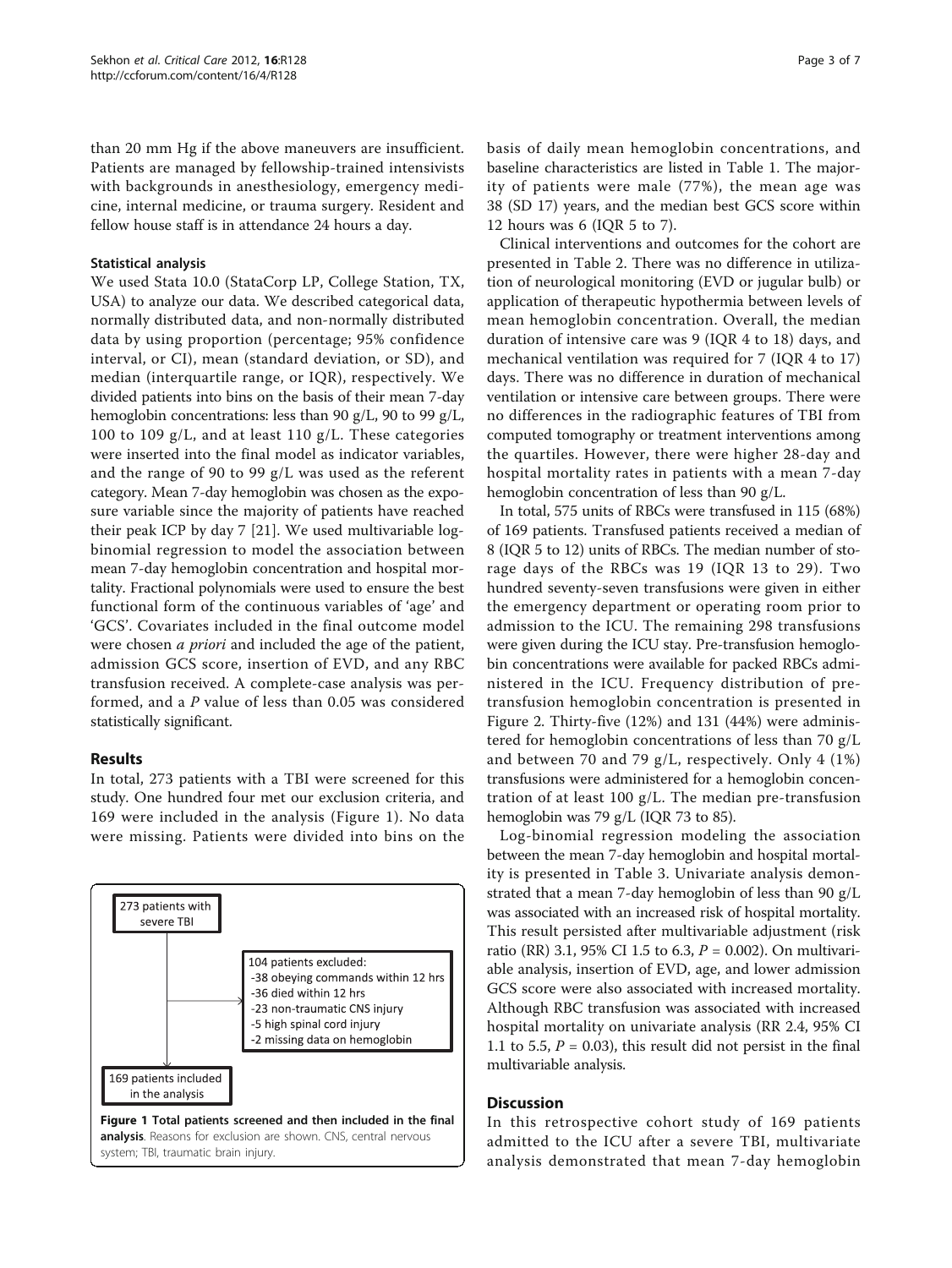| Characteristic                            | Hemoglobin               |                         |                           |                              |      |  |
|-------------------------------------------|--------------------------|-------------------------|---------------------------|------------------------------|------|--|
|                                           | $<$ 90 g/L<br>$(n = 25)$ | 90-99 g/L<br>$(n = 61)$ | 100-109 g/L<br>$(n = 46)$ | $\geq$ 110 g/L<br>$(n = 37)$ |      |  |
| Age in years, mean (SD)                   | 39 (19)                  | 37 (18)                 | 36 (18)                   | 40 (15)                      | 0.83 |  |
| Male gender, number (percentage)          | 17(68)                   | 48 (80)                 | 38 (83)                   | 28 (76)                      | 0.55 |  |
| APACHE II score, mean (SD)                | 26(5)                    | 23(4)                   | 24(5)                     | 22(4)                        | 0.56 |  |
| SBP <90 mm Hg, number (percentage)        | 6(24)                    | 10(16)                  | 9(20)                     | 7(19)                        | 0.87 |  |
| $PaO2 < 70$ mm Hg, number (percentage)    | 3(12)                    | 7(11)                   | 3(7)                      | 2(5)                         | 0.65 |  |
| GCS score in 12 hours, median (IQR)       | $6(5-7)$                 | $6(6-7)$                | $6(5-7)$                  | $6(6-7)$                     | 0.56 |  |
| Mannitol, number (percentage)             | 9(36)                    | 31(51)                  | 26(57)                    | 19 (51)                      | 0.14 |  |
| CT of head, number (percentage)           |                          |                         |                           |                              |      |  |
| Traumatic subarachnoid hemorrhage         | 17(68)                   | 31(51)                  | 21(46)                    | 21(57)                       | 0.32 |  |
| Diffuse axonal injury                     | 12 (48)                  | 21(34)                  | 9(20)                     | 9(24)                        | 0.07 |  |
| Subdural hematoma                         | 11(44)                   | 24 (39)                 | 17(37)                    | 14 (38)                      | 0.95 |  |
| Features of increased ICP                 | 10(40)                   | 31(51)                  | 26(57)                    | 20(54)                       | 0.60 |  |
| Basal skull fracture                      | 3(12)                    | 19 (31)                 | 12(27)                    | 8(22)                        | 0.29 |  |
| Craniotomy performed, number (percentage) | 8(32)                    | 19 (31)                 | 23(50)                    | 15(41)                       | 0.22 |  |

#### <span id="page-3-0"></span>Table 1 Baseline characteristics of patients by mean 7-day hemoglobin concentration

APACHE II, Acute Physiology and Chronic Health Evaluation II; CT, computed tomography, GCS, Glasgow Coma Scale; ICP, intracranial pressure; PaO<sub>2</sub>, arterial partial pressure of oxygen; SBP, systolic blood pressure; SD, standard deviation.

concentrations of less than 90 g/L were independently associated with a threefold increase in hospital mortality. Furthermore, clinicians appeared to maintain a transfusion threshold of between 70 and 90 g/L.

Anemia results in a normal physiological response to increase cardiac output and therefore cerebral blood flow. In TBI, cerebral autoregulation may be impaired and increased cerebral blood flow with anemia may result in cerebral hyperemia, which exacerbates cerebral edema and neuronal damage in TBI. Animal models of TBI have shown that normovolemic anemia results in decreased brain tissue oxygenation in comparison with a TBI without anemia [\[22\]](#page-6-0). Furthermore, anemia exacerbates secondary injury among rats with a TBI by enlarging cerebral contusional areas and enhancing apoptosis [[22\]](#page-6-0). In humans with a TBI, transfusion of RBCs increases brain tissue oxygen [[10,23\]](#page-6-0). Zygun and colleagues [[23\]](#page-6-0) demonstrated this improvement in brain tissue oxygenation; however,

transfusion of RBCs did not into improvement in cerebral microdialysis markers of metabolism. However, microdialysis samples only a fraction of the injured brain, and it may also be that these patients were not in an oxygen deliverydependent state [\[24](#page-6-0)]. Despite this beneficial physiological effect on cerebral oxygen delivery, transfusion in critically ill patients has been associated with many detrimental effects, including increased risk of nosocomial infections [[13](#page-6-0)], prolonged hospital and ICU stays, and increased mortality [[17](#page-6-0)]. Given these complex interactions, it is not surprising that the evidence examining the relationship between anemia and clinical outcomes is conflicting [[18,25,26](#page-6-0)].

Several observational studies present often contradictory results, even within the same study. In a retrospective cohort study of patients with a severe TBI, Carlson and colleagues [[19\]](#page-6-0) demonstrated that transfusion and lowest measured hematocrit were associated with worse

| Table 2 Clinical interventions and outcomes in all patient quartiles |  |  |  |  |  |  |  |
|----------------------------------------------------------------------|--|--|--|--|--|--|--|
|----------------------------------------------------------------------|--|--|--|--|--|--|--|

| Intervention or outcome                            | Hemoglobin               |                         |                           |                              |       |
|----------------------------------------------------|--------------------------|-------------------------|---------------------------|------------------------------|-------|
|                                                    | $<$ 90 g/L<br>$(n = 25)$ | 90-99 g/L<br>$(n = 61)$ | 100-109 g/L<br>$(n = 46)$ | $\geq$ 110 g/L<br>$(n = 37)$ |       |
| Therapeutic hypothermia <35°C, number (percentage) | 7(28)                    | 8(13)                   | 10(22)                    | 7(19)                        | 0.38  |
| Therapeutic hypothermia <38°C, number (percentage) | 7(28)                    | 22(36)                  | 16(35)                    | 12(32)                       | 0.92  |
| EVD inserted, number (percentage)                  | 14 (56)                  | 31(51)                  | 29(63)                    | 23(62)                       | 0.57  |
| Jugular bulb inserted, number (percentage)         | 10(40)                   | 27(44)                  | 26(56)                    | 16(43)                       | 0.47  |
| Days of EVD, median (IQR)                          | $10(6-16)$               | $7(5-12)$               | $8(6-12)$                 | $8(4-12)$                    | 0.47  |
| Days of mechanical ventilation, median (IQR)       | $9(5-18)$                | $9(6-12)$               | $7(4-12)$                 | $5(4-10)$                    | 0.29  |
| ICU days, median (IQR)                             | $9(6-20)$                | $12(7-15)$              | $9(5-14)$                 | $8(5-10)$                    | 0.44  |
| 28-day mortality, number (percentage)              | 10(40)                   | 8(13)                   | 9(20)                     | 4(11)                        | 0.03  |
| Hospital mortality, number (percentage)            | 12 (48)                  | 8(13)                   | 11(24)                    | 6(16)                        | 0.006 |

EVD, external ventricular drain; ICU, intensive care unit; IQR, interquartile range.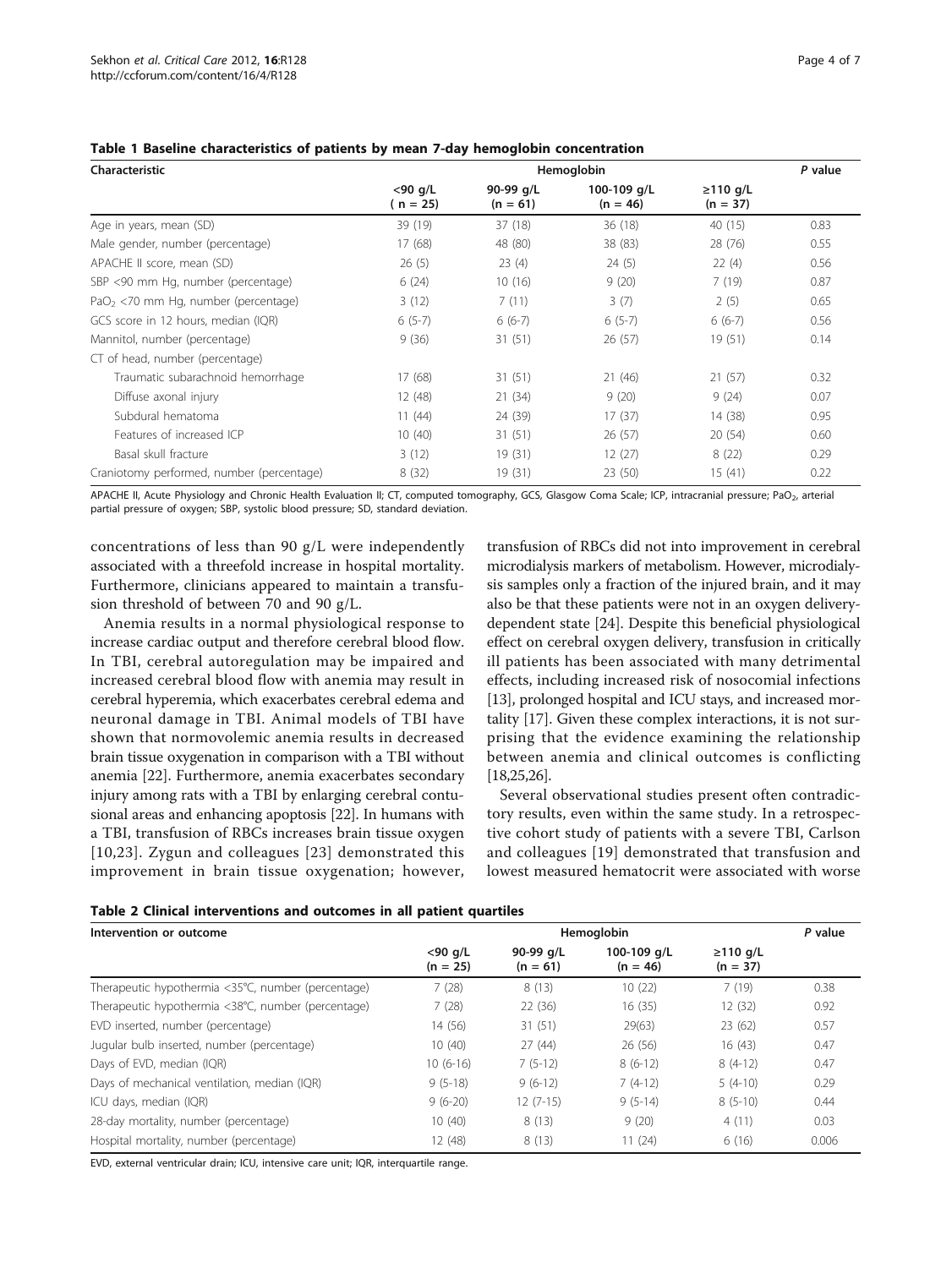<span id="page-4-0"></span>

outcomes at discharge. Paradoxically, within that same study, number of days with a hematocrit of less than 30% was associated with improved outcomes as measured by GCS score and Glasgow Outcome Score (GOS). However, that analysis has many methodologic concerns including the possibility of covariate colinearity [[27\]](#page-6-0), model overfitting, and misspecification - which limit the interpretability of the results. Salim and colleagues [[9](#page-6-0)], in a retrospective cohort study of 1,150 TBI patients admitted to the ICU, demonstrated that transfusion, but not anemia (hemoglobin of less than 90 g/L), was associated with higher mortality. The authors did test for effect measure modification of anemia and transfusion by

Table 3 Log-binomial regression modeling the association between mean 7-day hemoglobin and hospital mortality

| Variable            | $RR_{unadj}$ | $RR_{\text{adj}}$ | 95% CI        | P value |  |
|---------------------|--------------|-------------------|---------------|---------|--|
| Hemoglobin range    |              |                   |               |         |  |
| $<$ 90 g/L          | 3.7          | 3.1               | $1.5 - 6.3$   | 0.002   |  |
| 90-99 g/L           | -            | $\overline{a}$    |               |         |  |
| 100-110 g/L         | 1.8          | 1.5               | $0.70 - 3.2$  | 0.29    |  |
| $>110$ g/L          | 1.2          | 12                | $0.49 - 2.7$  | 0.75    |  |
| Insertion of FVD    | 23           | 27                | $1.5 - 5.1$   | 0.001   |  |
| Age in years        | 1.0          | 1.0               | $1.0 - 1.1$   | < 0.001 |  |
| Transfusion of RBCs | 7.4          | 1.4               | $0.64 - 2.9$  | 0.42    |  |
| Admission GCS score | 0.81         | 0.85              | $0.74 - 0.99$ | 0.04    |  |
|                     |              |                   |               |         |  |

CI, confidence interval; EVD, external ventricular drain; GCS, Glasgow Coma Scale; RBC, red blood cell; RR<sub>adi</sub>, adjusted risk ratio; RR<sub>unadi</sub>, unadjusted risk ratio.

inserting an interaction term in the final model, which was not significant. Warner and colleagues [[26\]](#page-6-0) presented worse long-term functional outcomes by using the extended GOS on a linear scale with transfusion as both a linear and dichotomous variable. In a subgroup analysis of patients with a severe TBI in the TRICC trial by McIntyre and colleagues [[28\]](#page-6-0), the restrictive (hemoglobin of 70 to 90  $g/L$ ) and liberal (hemoglobin of 100 to 120  $g/L$ ) transfusion strategies did not differ in 30-day mortality or length of stay. However, this substudy was underpowered; only 67 patients were included between the two groups. Interestingly, a recent retrospective study by Oddo and colleagues [\[29](#page-6-0)] demonstrated that a hemoglobin of less than 90 g/L was associated with brain tissue oxygenation (PbtO<sub>2</sub>) of less than 20 mm Hg and an unfavorable outcome, which correlates with our finding that a mean 7-day hemoglobin concentration of less than 90 g/L is independently associated with a threefold increase in hospital mortality.

An interesting finding is the pre-transfusion hemoglobin levels in our study. The CRIT study, a multicenter observational cohort study of ICU patients in the US, demonstrated a mean pre-transfusion hemoglobin level of 86 g/L (SD 17), which was remarkably constant across varying types of ICUs [[17](#page-6-0)]. Sena and colleagues [[30](#page-6-0)] recently conducted a survey of trauma surgeons, neurosurgeons, and non-surgeon critical care physicians at level 1 trauma centers in the US to compare transfusion practices in patients with an acute severe TBI. In scenarios involving patients with normal ICPs, neurosurgeons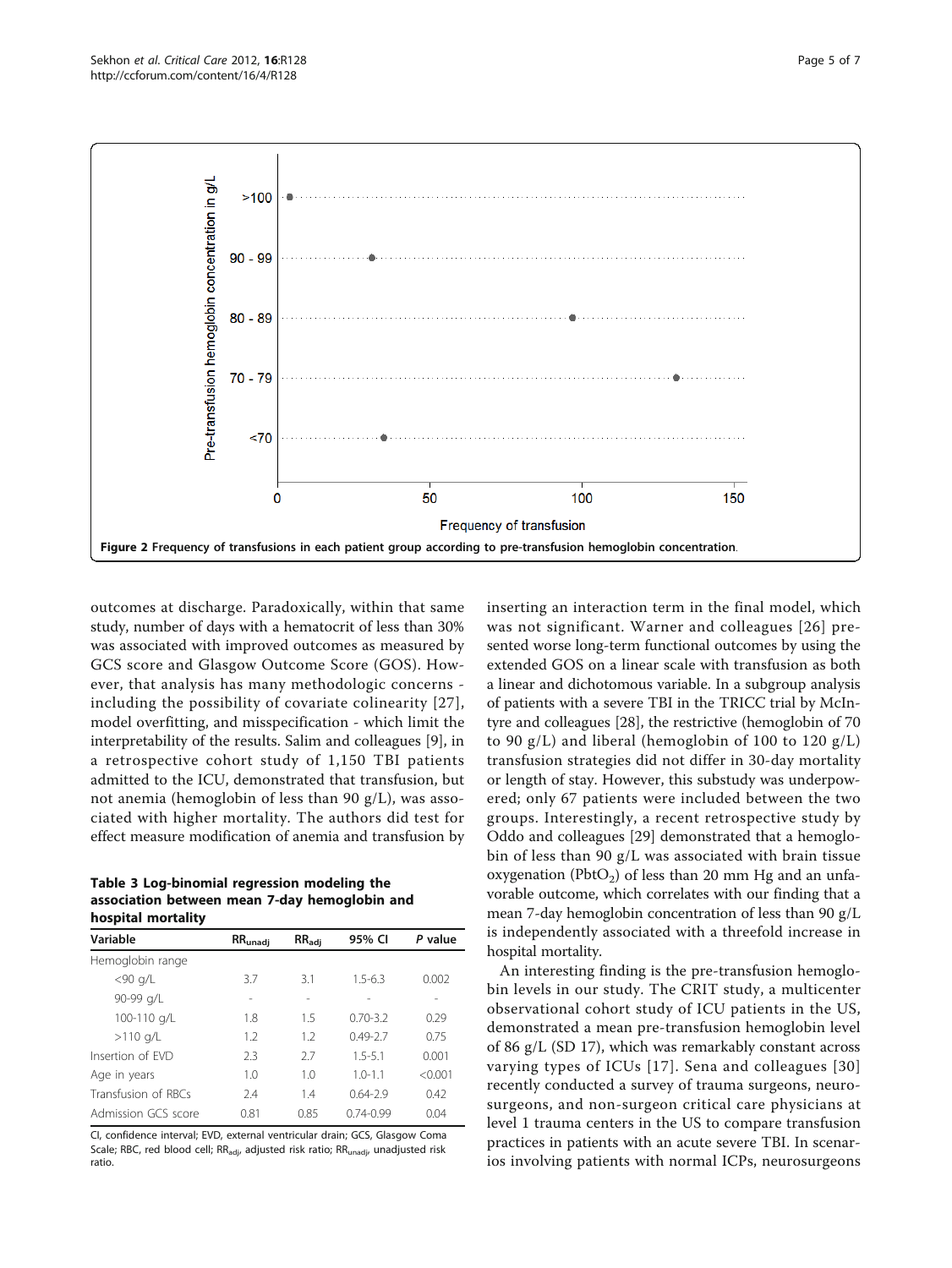preferred a higher transfusion threshold (83 g/L, SD 12) in comparison with trauma surgeons (75 g/L, SD 10) and non-surgeon intensivists (75 g/L, SD 8). In scenarios with elevated ICP, transfusion thresholds increased in all three groups, but the difference between neurosurgeons and the trauma surgeons and intensivists persisted (89 g/L, SD 11; 80 g/L, SD 11; and 84 g/L, SD 11, respectively) [[30\]](#page-6-0). In our study, the median pre-transfusion hemoglobin of 79 g/L was consistent with transfusion thresholds of the trauma surgeons and non-intensivists in the survey by Sena and colleagues. Interestingly, our closed mixed medical-surgical ICU is staffed by fellowship-trained critical care physicians from varying subspecialty backgrounds (four anesthesiologists, two emergency medicine physicians, four internal medicine physicians, and one trauma surgeon) but does not include a neurosurgeon intensivist. However, the comparison of our results with the study by Sena and colleagues should be interpreted with caution as the latter represents survey data rather than actual transfusion thresholds from a clinical study.

A major limitation of all available clinical studies, ours included, is the inadequate consideration of transfusion in the analysis. Appropriate adjustment for transfusion may help reduce bias between anemia and outcome but may hide an important relationship across subgroups. For example, patients with the same hemoglobin concentration of 90 g/L may have very different outcomes, depending on whether they receive an RBC transfusion or not. Thus, rather than statistical adjustment of transfusion, it may be more informative to look for effect measure modification between hemoglobin levels and RBC transfusion. Because of our small sample size, we were unable to test for these important subgroup effects. Furthermore, we considered transfusion a time-insenstive dichotomous variable in only the final multivariable model, which fails to account for the important interaction between time, transfusion, and hemoglobin concentration. Additional limitations of our study need to be addressed. By using indicator variables that allow a nonlinear relationship of hemoglobin concentration to mortality in our model, we have tried to avoid model misspecification. It is possible that residual confounding may occur within strata of hemoglobin concentrations. More importantly, it is unclear how best to measure 'exposure' to hemoglobin levels. A priori, we chose mean 7-day hemoglobin concentration because the majority of patients have achieved their peak ICP by that time period. Other observational studies have used a variety of similar approaches, including number of days with a hematocrit of less than 30% and lowest mean hematocrit [[19\]](#page-6-0), a hemoglobin of less than 90 g/L for three consecutive measurements [[9\]](#page-6-0), and lowest hematocrit level [[31](#page-6-0)]. All of these approaches have limitations that may result in exposure misclassification. In addition, the decision to

transfuse would be subject to strong confounding by indication [[32](#page-6-0)]. Thus, even with regression adjustment for transfusion, there would be residual or unmeasured confounding, which remains an alternative explanation for our results. In keeping with many of the aforementioned studies on TBI, we do not have outcome data on functional status, which is arguably more important in this population. These important limitations notwithstanding, this study should be used to guide further hypotheses and study designs to more formally assess the relationship between anemia, transfusion, and outcomes in patients with a TBI.

# Conclusions

We have demonstrated that a mean 7-day hemoglobin concentration of less than 90 g/L may be harmful in patients with a severe TBI. Large well-controlled observational studies that are powered to examine important subgroup effects (for example, RBC transfusion by hemoglobin concentration) and time-varying covariates (for example, ICP) are warranted to characterize both hemoglobin concentrations and transfusion thresholds to guide clinicians managing patients with a TBI.

### Key messages

• Definitive data on transfusion thresholds and anemia management in TBI are lacking.

• A hemoglobin level of less than 90 g/L is associated with a threefold increase in hospital mortality.

• Large and well-designed multicenter observational studies and randomized control trials are needed to further elucidate transfusion thresholds for anemia in patients with a TBI.

#### Abbreviations

CI: confidence interval; EVD: external ventricular drain; GCS: Glasgow Coma Scale; GOS: Glasgow Outcome Score; ICP: intracranial pressure; ICU: intensive care unit; IQR: interquartile range; RBC: red blood cell; RR: risk ratio; SD: standard deviation;  $SiO<sub>2</sub>$ : jugular venous oximetry; TBI: traumatic brain injury; TRICC: Transfusion Requirements in Critical Care; VGH: Vancouver General Hospital.

#### Acknowledgements

We would like acknowledge the physicians and allied health staff at the VGH ICU for their contributions.

#### Author details

<sup>1</sup>Department of Medicine, Division of Critical Care Medicine, Vancouver General Hospital, University of British Columbia, 855 West 12th Avenue, Vancouver, BC, V5Z 1M9, Canada. <sup>2</sup>Department of Anesthesia, Pharmacology and Therapeutics and Department of Medicine, Division of Critical Care Medicine, Vancouver General Hospital, University of British Columbia, 855 West 12th Avenue, Vancouver, BC, V5Z 1M9, Canada. <sup>3</sup>Centre for Clinical Epidemiology and Evaluation, Vancouver Coastal Health Research Institute, 828 West 10th Avenue, Vancouver, BC, V5Z 1M9, Canada.

#### Authors' contributions

MSS conducted the literature search and contributed to data analysis and interpretation, writing, and manuscript preparation. NM contributed to the